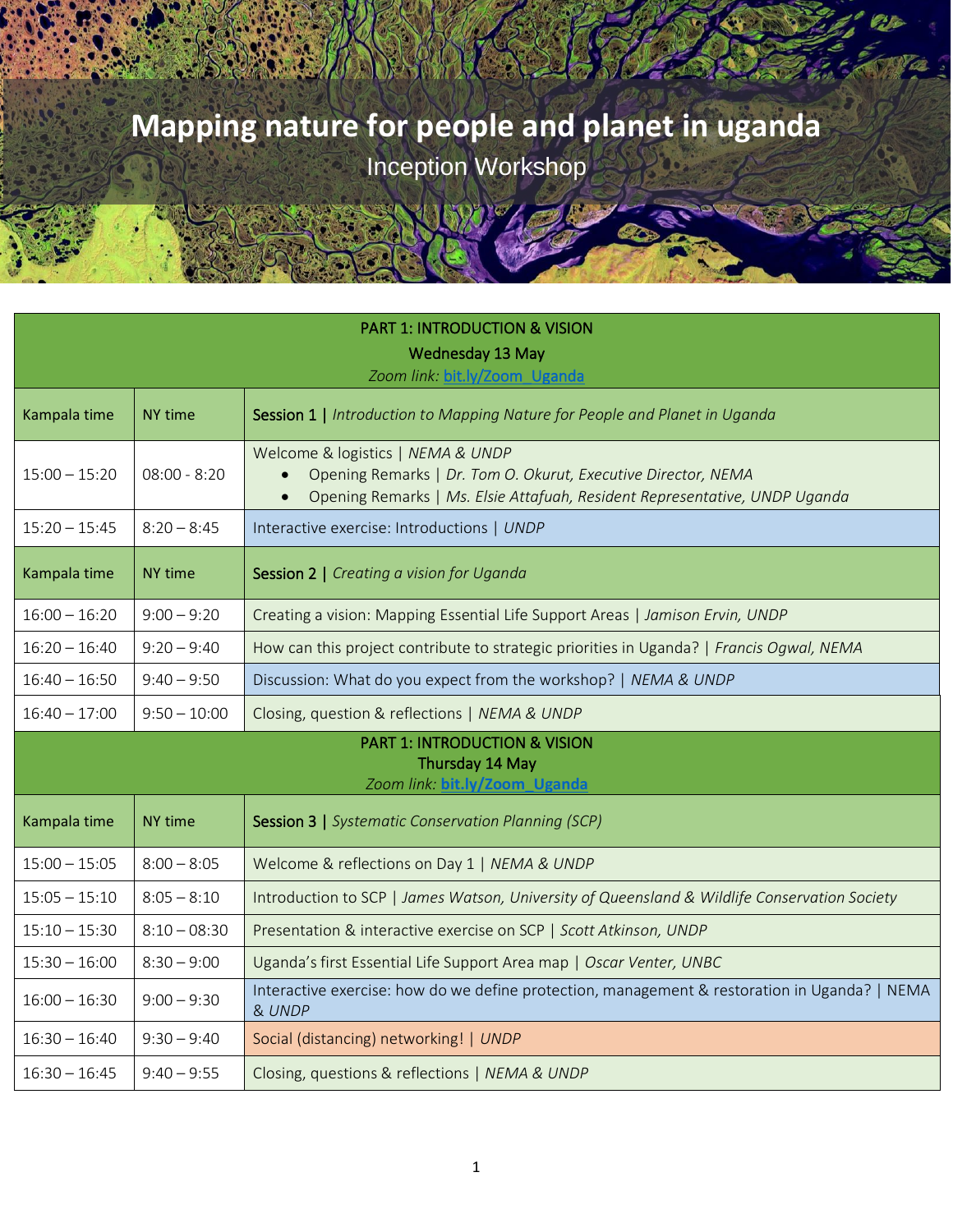| <b>PART 1: INTRODUCTION &amp; VISION</b><br>Friday 15 May<br>Zoom link: bit.ly/Zoom Uganda |                |                                                                                         |  |  |
|--------------------------------------------------------------------------------------------|----------------|-----------------------------------------------------------------------------------------|--|--|
| Kampala time                                                                               | NY time        | Session 4   Introduction to the Policy & Data Hackathons                                |  |  |
| $15:00 - 15:05$                                                                            | $8:00 - 8:05$  | Welcome & reflections on Day 2   NEMA & UNDP                                            |  |  |
| $15:05 - 15:30$                                                                            | $8:05 - 8:30$  | The recipe: Mapping Essential Life Support Areas   Jamison Ervin, UNDP                  |  |  |
| $15:30 - 15:45$                                                                            | $8:30 - 8:45$  | Introduction to the Policy Hackathon   Annie Virnig, UNDP                               |  |  |
| $15:45 - 16:10$                                                                            | $8:45 - 9:10$  | Introduction to the Data Hackathon   Scott Atkinson, UNDP                               |  |  |
| $16:10 - 16:15$                                                                            | $9:10 - 9:15$  | Live demonstration of the UN Biodiversity Lab   Scott Atkinson, UNDP                    |  |  |
| $16:15 - 16:35$                                                                            | $9:15 - 9:35$  | Interactive exercises: Data and policy subgroups   NEMA & UNDP                          |  |  |
| $16:35 - 17:45$                                                                            | $9:35 - 10:45$ | Closing, questions & reflections   NEMA & UNDP                                          |  |  |
|                                                                                            |                | <b>PART 2: POLICY HACKATHON</b><br>Monday 18 May<br>Zoom Link: bit.ly/Zoom Uganda       |  |  |
| $15:30 - 17:00$                                                                            | $8:30 - 10:00$ | Session 1   Targets on nature                                                           |  |  |
|                                                                                            |                | <b>PART 2: POLICY HACKATHON</b><br>Tuesday 19 May<br>Zoom Link: bit.ly/Zoom_Uganda      |  |  |
| $15:30 - 17:00$                                                                            | $8:30 - 10:00$ | Session 2   Targets on natural climate solutions and sustainable development            |  |  |
|                                                                                            |                | <b>PART 2: POLICY HACKATHON</b><br>Wednesday 20 May<br>Zoom Link: bit.ly/Zoom_Uganda    |  |  |
| $15:30 - 17:00$                                                                            | $8:30 - 10:00$ | Session 3   Identifying Uganda's top 10 strategic policy targets                        |  |  |
| <b>PART 3: DATA HACKATHON</b><br>Wednesday 27 May<br>Zoom Link: bit.ly/Zoom Uganda         |                |                                                                                         |  |  |
| Kampala time                                                                               | <b>NY time</b> | Session 1   Data on land use and zoning                                                 |  |  |
| $15:00 - 15:30$                                                                            | $8:00 - 08:30$ | Lightning presentations on new spatial data that can be used for zoning   UNBC, NGS, CI |  |  |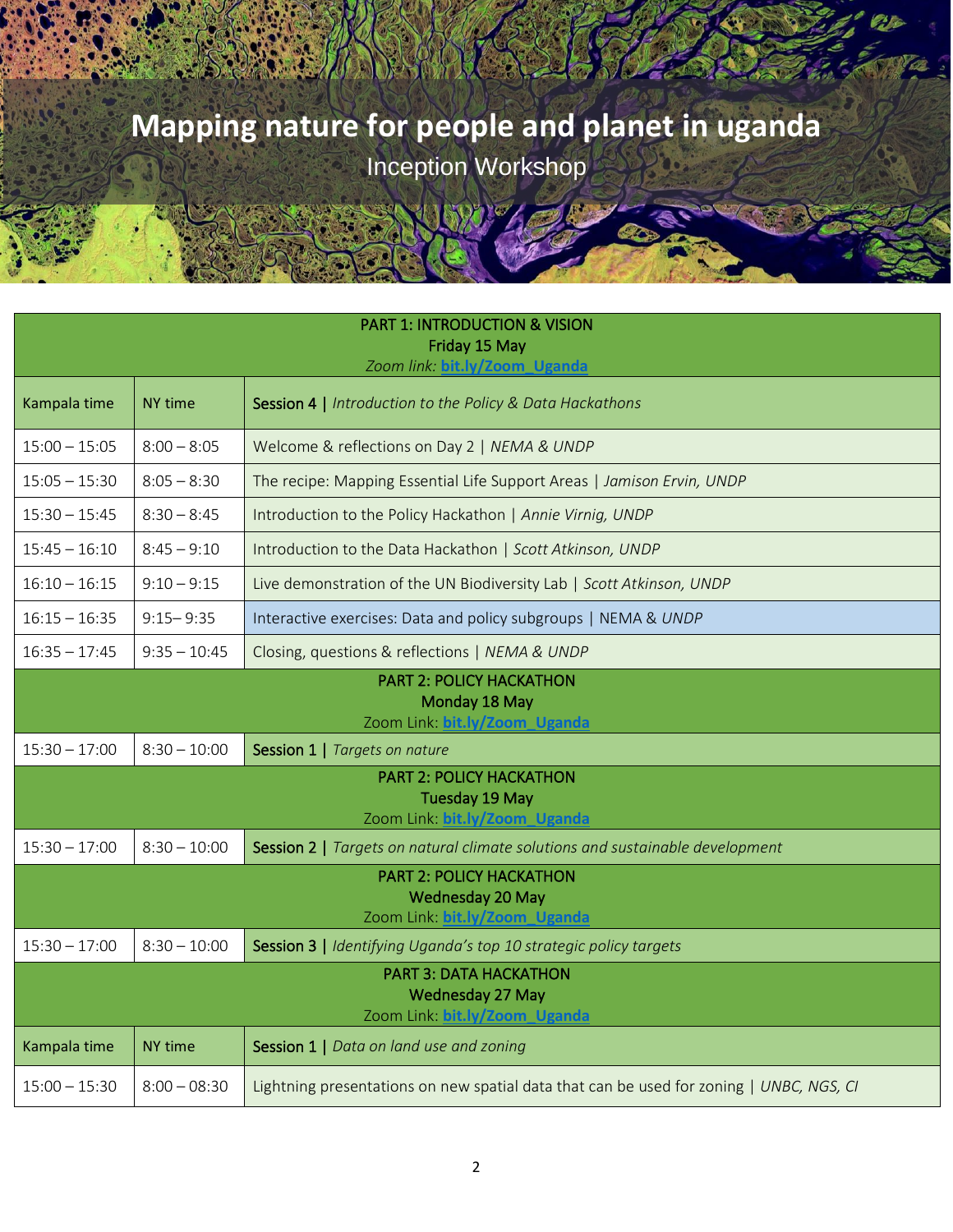| $15:30 - 17:00$                                                                                         | $8:30 - 10:00$ | Data needed on land use and zoning   Working group discussion                                                                                                     |  |  |
|---------------------------------------------------------------------------------------------------------|----------------|-------------------------------------------------------------------------------------------------------------------------------------------------------------------|--|--|
| <b>PART 3: DATA HACKATHON</b><br>Thursday 28 May<br>Zoom Link: bit.ly/Zoom Uganda                       |                |                                                                                                                                                                   |  |  |
| Kampala time                                                                                            | NY time        | Session 2   Data on nature (biodiversity, ecosystems)                                                                                                             |  |  |
| $15:00 - 15:30$                                                                                         | $8:00 - 08:30$ | Lightning presentations on new spatial data on nature   UNBC, Nature Map, NASA, UNDP                                                                              |  |  |
| $15:30 - 17:00$                                                                                         | $8:30 - 10:00$ | Data needed for nature targets (biodiversity, ecosystems)   Working group discussion                                                                              |  |  |
|                                                                                                         |                | <b>PART 3: DATA HACKATHON</b>                                                                                                                                     |  |  |
|                                                                                                         |                | Friday 29 May<br>Zoom Link: bit.ly/Zoom_Uganda                                                                                                                    |  |  |
| Kampala time                                                                                            | NY time        | Session 3   Data on natural climate solutions                                                                                                                     |  |  |
| $15:00 - 15:30$                                                                                         | $8:00 - 08:30$ | Lightning presentations on new spatial data on climate   UNBC, Nature Map                                                                                         |  |  |
| $15:30 - 17:00$                                                                                         | $8:30 - 10:00$ | Data needed for climate targets (carbon sequestration, climate adaptation)   Working group                                                                        |  |  |
| <b>PART 3: DATA HACKATHON</b><br>Monday 1 June<br>Zoom Link: bit.ly/Zoom Uganda                         |                |                                                                                                                                                                   |  |  |
| Kampala time                                                                                            | NY time        | Session 4   Data on sustainable development                                                                                                                       |  |  |
| $15:00 - 15:30$                                                                                         | $8:00 - 08:30$ | Lightning presentations on new spatial data on sustainable development   UNBC, CI                                                                                 |  |  |
| $15:30 - 17:00$                                                                                         | $8:30 - 10:00$ | Data needed for the targets on sustainable development (water security, food security, disaster<br>risk reduction, jobs & livelihoods)   Working group discussion |  |  |
| PART 4: DECISION SUPPORT SYSTEMS & NEXT STEPS<br><b>Tuesday 2 June</b><br>Zoom Link: bit.ly/Zoom Uganda |                |                                                                                                                                                                   |  |  |
| Kampala time                                                                                            | NY time        | Session 1   Report back from the data and policy hackathons                                                                                                       |  |  |
| $15:00 - 15:05$                                                                                         | $8:00 - 08:05$ | Introduction & welcome   NEMA & UNDP                                                                                                                              |  |  |
| $15:05 - 15:15$                                                                                         | $8:05 - 8:15$  | Reflections from the policy subgroup   Elected group member                                                                                                       |  |  |
| $15:15 - 15:30$                                                                                         | $8:15 - 8:30$  | Reflections from the data subgroup   Elected group member                                                                                                         |  |  |